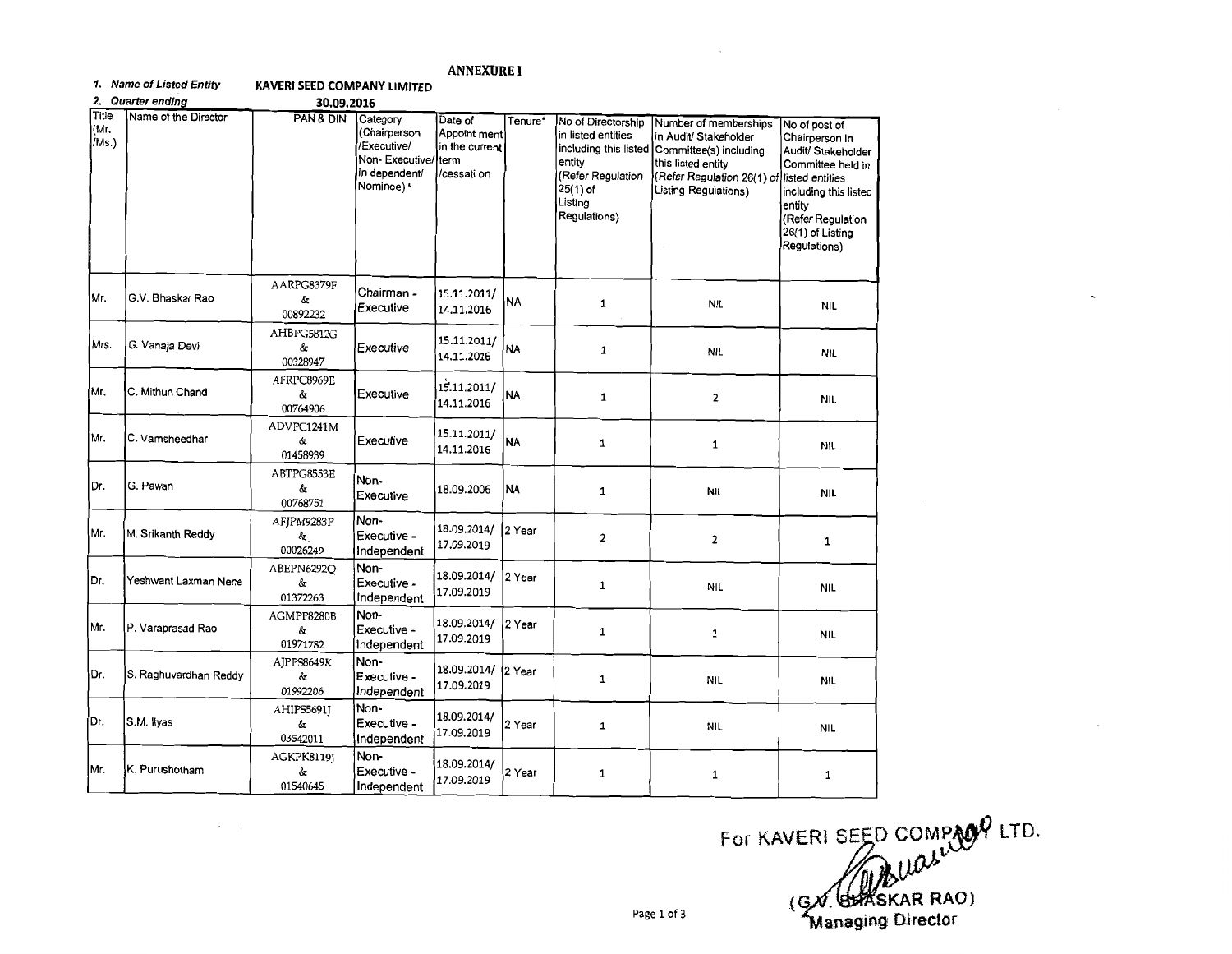**\$PAN** number of any director would not be displayed on the website of Stock Exchange

"Category of directors means **executivelnon-executiveIindependent~Norninee.** if a director fits into more than one category write all categories separating them with

'to be filled only for lndependent Director. Tenure would mean total period from which Independent director is serving on Board of directors of the listed entity in continuity without any cooling off period.

| III.<br><b>Composition of Committees</b>                                                                                                                                      |  |                                                                             |                                                                           |  |
|-------------------------------------------------------------------------------------------------------------------------------------------------------------------------------|--|-----------------------------------------------------------------------------|---------------------------------------------------------------------------|--|
| Name of Committee                                                                                                                                                             |  | Name of Committee members                                                   | Category (Chairperson/Executive/Non-<br>Executive/independent/Nominee) \$ |  |
| 1. Audit Committee                                                                                                                                                            |  | K. Purushotham<br>M. Srikanth Reddy<br>P. Varaprasad Rao<br>C. Mithun Chand | Independent-Chairperson<br>Independent<br>Independent<br>Executive        |  |
| 2. Nomination & Remuneration Committee                                                                                                                                        |  | P. Varaprasad Rao<br>S. Raghuvardhan Reddy<br>M. Srikanth Reddy             | Independent-Chairperson<br>Independent<br>Independent                     |  |
| 3. Risk Management Committee(if applicable)                                                                                                                                   |  | <b>NA</b>                                                                   | <b>NA</b>                                                                 |  |
| 4. Stakeholders Relationship Committee'                                                                                                                                       |  | M. Srikanth Reddy<br>C. Mithun Chand<br>IC. Vamsheedhar                     | Independent-Chairperson<br>Executive<br>Executive                         |  |
| "Category of directors means executive/non-executive/independent/Nominee. if a director fits into more than one category write all categories separating them with<br> hyphen |  |                                                                             |                                                                           |  |
| <b>Meeting of Board of Directors</b><br>IW.                                                                                                                                   |  |                                                                             |                                                                           |  |
| Date(s) of Meeting (if any) in the previous quarter<br>10.05.2016                                                                                                             |  | Date(s) of Meeting (if any) in the relevant quarter                         | Maximum gap between any two consecutive<br>(in number of days)            |  |
|                                                                                                                                                                               |  | 14.09.2016                                                                  | 126                                                                       |  |
|                                                                                                                                                                               |  |                                                                             |                                                                           |  |

For KAVERI SEED COMPAGY LTD.<br>(GX. BEASKAR RAO)<br>Managing Director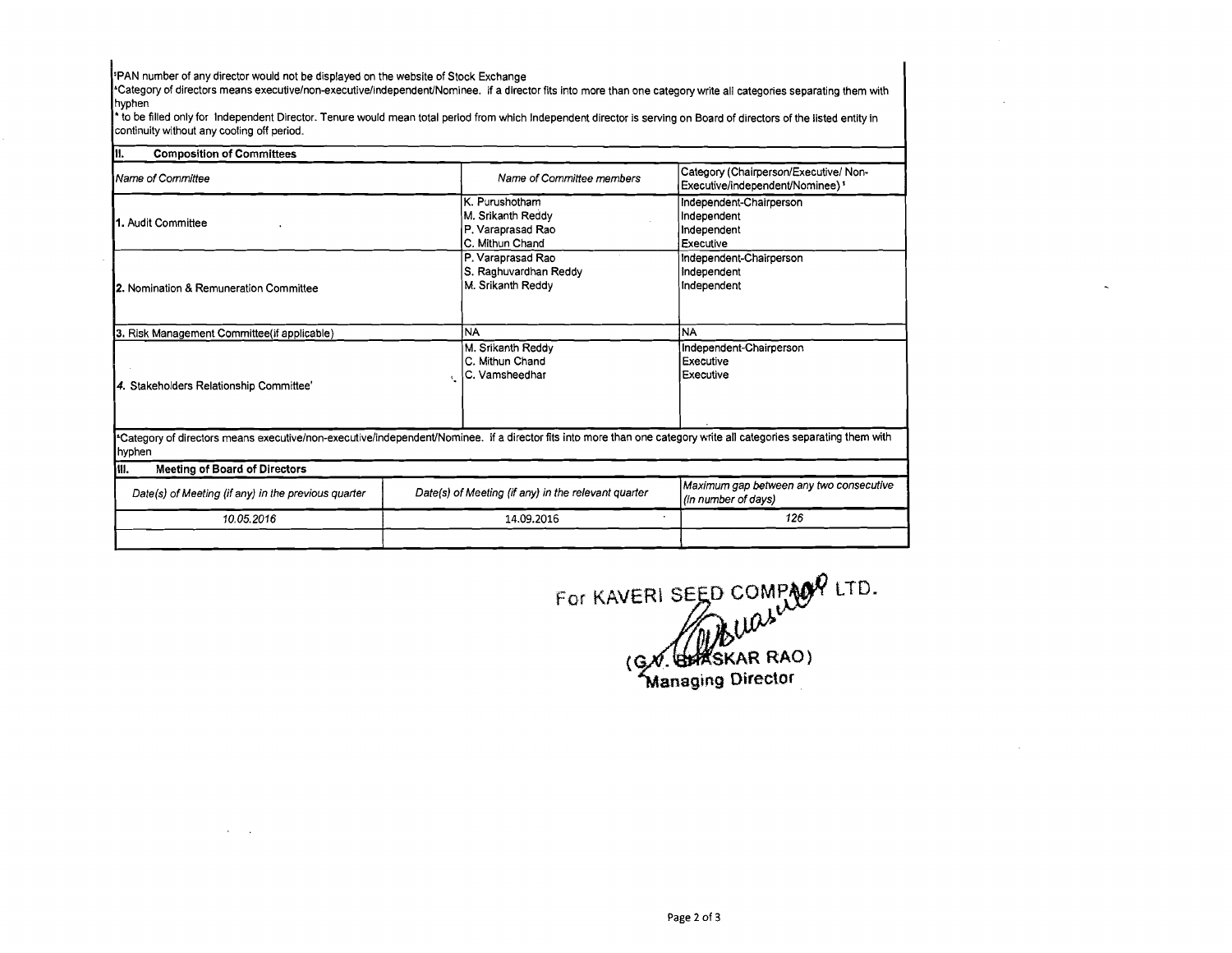| <b>Meeting of Committees</b><br>IV.                                                                                                                                                                                                                                                                                                                                                                                                                                                                                                                                                                                                                                                                                                                                                                                                                                                                                                                                                                                                                                                    |                                                                  |                                                                                                                                       |                                                                        |  |  |  |
|----------------------------------------------------------------------------------------------------------------------------------------------------------------------------------------------------------------------------------------------------------------------------------------------------------------------------------------------------------------------------------------------------------------------------------------------------------------------------------------------------------------------------------------------------------------------------------------------------------------------------------------------------------------------------------------------------------------------------------------------------------------------------------------------------------------------------------------------------------------------------------------------------------------------------------------------------------------------------------------------------------------------------------------------------------------------------------------|------------------------------------------------------------------|---------------------------------------------------------------------------------------------------------------------------------------|------------------------------------------------------------------------|--|--|--|
| Date(s) of meeting of the<br>committee in the relevant<br>quarter                                                                                                                                                                                                                                                                                                                                                                                                                                                                                                                                                                                                                                                                                                                                                                                                                                                                                                                                                                                                                      | Whether requirement of Quorum met<br>(details)                   | Date(s) of meeting of the committee in the<br>previous quarter                                                                        | Maximum gap between any two consecutive<br>meetings in number of days* |  |  |  |
| Audit Committee: 14.09.2016                                                                                                                                                                                                                                                                                                                                                                                                                                                                                                                                                                                                                                                                                                                                                                                                                                                                                                                                                                                                                                                            | Quorum met-yes                                                   | Audit Committee: 10.05.2016                                                                                                           | 126                                                                    |  |  |  |
|                                                                                                                                                                                                                                                                                                                                                                                                                                                                                                                                                                                                                                                                                                                                                                                                                                                                                                                                                                                                                                                                                        |                                                                  | * This information has to be mandatorily be given for audit committee, for rest of the committees giving this information is optional |                                                                        |  |  |  |
| ٧.<br><b>Related Party Transactions</b>                                                                                                                                                                                                                                                                                                                                                                                                                                                                                                                                                                                                                                                                                                                                                                                                                                                                                                                                                                                                                                                |                                                                  |                                                                                                                                       |                                                                        |  |  |  |
|                                                                                                                                                                                                                                                                                                                                                                                                                                                                                                                                                                                                                                                                                                                                                                                                                                                                                                                                                                                                                                                                                        | Subject                                                          | Compliance status (Yes/No/NA)refer note below                                                                                         |                                                                        |  |  |  |
| Whether prior approval of audit committee obtained                                                                                                                                                                                                                                                                                                                                                                                                                                                                                                                                                                                                                                                                                                                                                                                                                                                                                                                                                                                                                                     |                                                                  |                                                                                                                                       | <b>NA</b>                                                              |  |  |  |
| Whether shareholder approval obtained for material RPT                                                                                                                                                                                                                                                                                                                                                                                                                                                                                                                                                                                                                                                                                                                                                                                                                                                                                                                                                                                                                                 |                                                                  | <b>NA</b>                                                                                                                             |                                                                        |  |  |  |
| have been reviewed by Audit Committee                                                                                                                                                                                                                                                                                                                                                                                                                                                                                                                                                                                                                                                                                                                                                                                                                                                                                                                                                                                                                                                  | Whether details of RPT entered into pursuant to omnibus approval | <b>NA</b>                                                                                                                             |                                                                        |  |  |  |
| 1 In the column "Compliance Status", compliance or non-compliance may be indicated by Yes/No/N.A For example, if the Board has been<br>composed in accordance with the requirements of Listing Regulations, "Yes" may be indicated. Similarly, in case the Listed Entity has no related party<br>transactions, the words "N.A." may be indicated.<br>2 If status is "No" details of non-compliance may be given here.                                                                                                                                                                                                                                                                                                                                                                                                                                                                                                                                                                                                                                                                  |                                                                  |                                                                                                                                       |                                                                        |  |  |  |
| VI.<br><b>Affirmations</b>                                                                                                                                                                                                                                                                                                                                                                                                                                                                                                                                                                                                                                                                                                                                                                                                                                                                                                                                                                                                                                                             |                                                                  |                                                                                                                                       |                                                                        |  |  |  |
| The composition of Board of Directors is in terms of SEBI (Listing obligations and disclosure requirements) Regulations, 2015.<br>The composition of the following committees is in terms of SEBI(Listing obligations and disclosure requirements) Regulations, 2015<br>12.<br><b>Audit Committee</b><br>la.<br>b. Nomination & remuneration committee<br>c. Stakeholders relationship committee<br>Risk management committee (applicable to the top 100 listed entities)<br>Id. I<br>The committee members have been made aware of their powers, role and responsibilities as specified in SEBI (Listing obligations and disclosure<br>I3.<br>requirements) Regulations, 2015.<br>4. The meetings of the board of directors and the above committees have been conducted in the manner as specified in SEBI (Listing obligations and<br>disclosure requirements) Regulations, 2015.<br>5. This report and/or the report submitted in the previous quarter has been placed before Board of Directors. Any comments/observations/advice of Board of<br>Directors may be mentioned here: |                                                                  |                                                                                                                                       |                                                                        |  |  |  |

 $\sim 10^{11}$  km s  $^{-1}$ 

 $\sim$ 

For KAVERI SEED COMPAGY LTD.<br>
(SX. BHASKAR RAO)<br>
Managing Director

 $\sim 10^{-1}$ 

 $\sim 10^7$